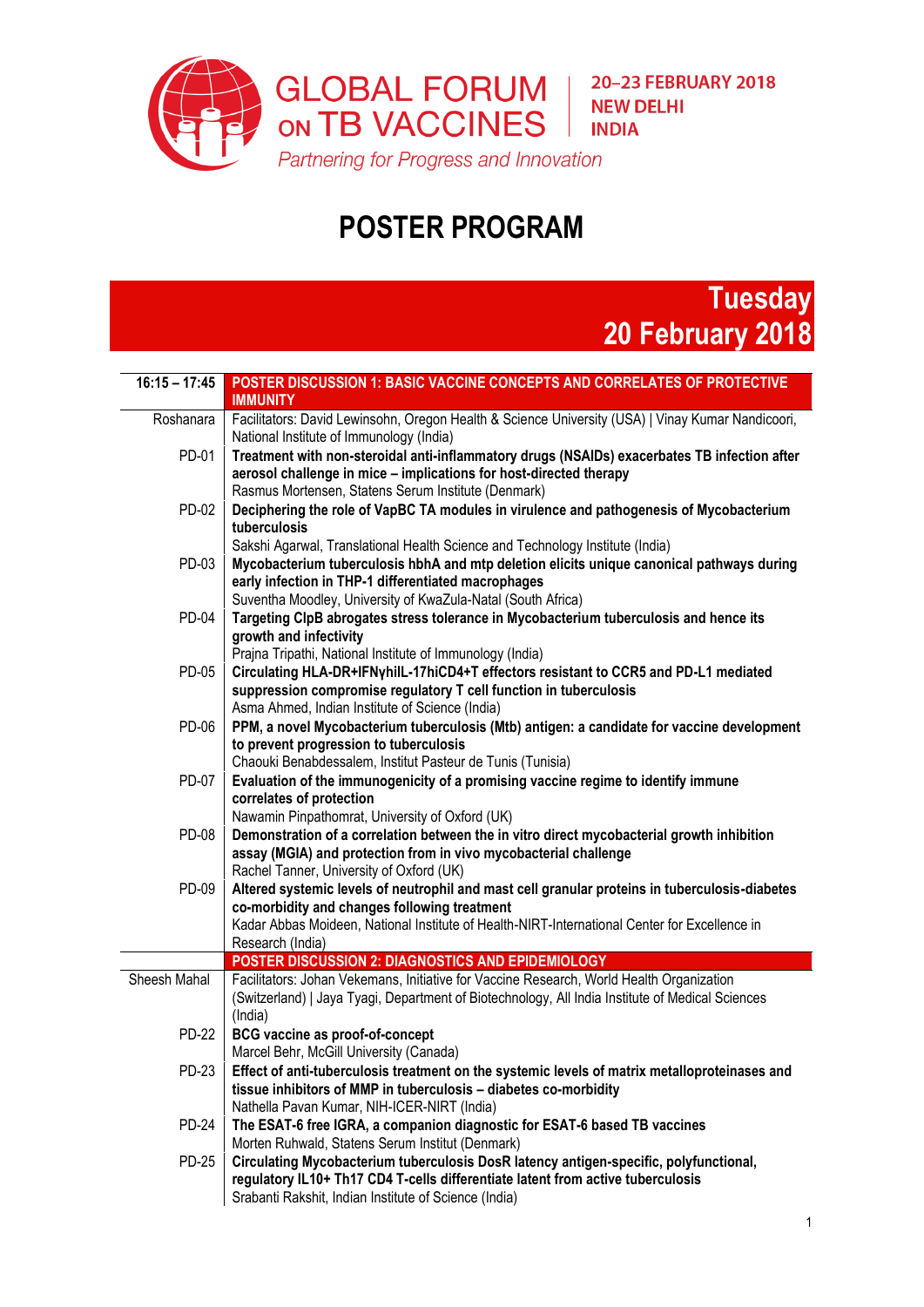| PD-26        | Proliferative T cell (CD3+Ki67+) response to PPD and M. tuberculosis cell membrane<br>complements the tuberculin skin test for detection of latent TB infection in healthy North<br>Indian hospital contacts               |
|--------------|----------------------------------------------------------------------------------------------------------------------------------------------------------------------------------------------------------------------------|
| <b>PD-27</b> | Sudhir Sinha, Sanjay Gandhi Post-Graduate Institute of Medical Sciences (India)<br>CD14+ CD16+ cells as immunological marker for protection in household contacts with latent<br>tuberculosis infection                    |
|              | Venkata Sanjeev Kumar Neela, Bhagwan Mahavir Medical Research Centre (India)                                                                                                                                               |
| <b>PD-28</b> | Optimization and interpretation of serial QuantiFERON testing to measure acquisition of M.                                                                                                                                 |
|              | tuberculosis infection                                                                                                                                                                                                     |
| PD-29        | Elisa Nemes, South African Tuberculosis Vaccine Initiative, University of Cape Town (South Africa)<br>Updating the recommended age of BCG vaccination? Modelling the potential impact on global<br>paediatric TB mortality |
|              | Partho Roy, London School of Hygiene and Tropical Medicine (UK)                                                                                                                                                            |
| PD-30        | Presented by Rebecca Harris, London School of Hygiene and Tropical Medicine (UK)<br>Do we have identified target groups and a population based strategy for vaccination against                                            |
|              | tuberculosis to cut down transmission?                                                                                                                                                                                     |
|              | U.D. Gupta, National JALMA Institute for Leprosy and Other Mycobacterial Diseases (India)                                                                                                                                  |
| PD-31        | TB Infection among household contacts: Preventive therapy for all?                                                                                                                                                         |
|              | Chandra Kumar Dolla, Byramjee Jeejeebhoy Government Medical College and Sassoon General                                                                                                                                    |
|              | Hospital (India)                                                                                                                                                                                                           |
| PD-32        | Infection free "resistors" among household contacts of culture-confirmed adult pulmonary TB<br>cases                                                                                                                       |
|              | Vidya Mave, Byramjee Jeejeebhoy Government Medical College - Johns Hopkins University Clinical<br>Research Site (India)                                                                                                    |
| PD-33        | Incidence of Mycobacterium tuberculosis infection among household contacts of adult                                                                                                                                        |
|              | pulmonary tuberculosis cases in India                                                                                                                                                                                      |
|              | Mandar Paradkar, Byramjee Jeejeebhoy Government Medical College Clinical Research Site (India)                                                                                                                             |
| Mumtaz Mahal | POSTER VIEWING: NOVEL VACCINE CONCEPTS; CHEMISTRY, MANUFACTURING AND                                                                                                                                                       |
|              | <b>CONTROLS</b>                                                                                                                                                                                                            |
|              | <b>NOVEL VACCINE CONCEPTS</b>                                                                                                                                                                                              |
| PA-01        | The impact of previous BCG vaccination in enhancing the effectiveness of tuberculosis drugs                                                                                                                                |
|              | to control mycobacterial growth ex-vivo<br>Satria Arief Prabowo, London School of Hygiene and Tropical Medicine (UK)                                                                                                       |
| PA-02        | The role of DPP4 and antagonist CXCL10 in the pathogenesis of TB, an opportunity for                                                                                                                                       |
|              | vaccines and HDT?                                                                                                                                                                                                          |
|              | Morten Ruhwald, Statens Serum Institut (Denmark)                                                                                                                                                                           |
| PA-03        | Mycobacterium tuberculosis H37Rv cell wall isolated poly L-glutamines as novel Th1-biased                                                                                                                                  |
|              | adjuvant                                                                                                                                                                                                                   |
|              | Manish Gupta, Jawaharlal Nehru University (India)                                                                                                                                                                          |
| PA-04        | De novo arginine biosynthesis pathway of Mycobacterium tuberculosis: A novel drug target                                                                                                                                   |
|              | and potential vaccine candidate                                                                                                                                                                                            |
|              | Sangeeta Tiwari, Albert Einstein College of Medicine (USA)                                                                                                                                                                 |
| PA-05        | Epitope-based vaccine design for Mycobacterium tuberculosis strains through pan-genomic                                                                                                                                    |
|              | reverse vaccinology                                                                                                                                                                                                        |
|              | Ravina Madhulitha Nalamolu, Sri Venkateswara Institute of Medical Sciences University (India)                                                                                                                              |
| PA-06        | Development of a recombinant BCG vaccine expressing a monomeric form of ESAT-6                                                                                                                                             |
|              | Makram Essafi, Institut Pasteur de Tunis (Tunisia)                                                                                                                                                                         |
| PA-07        | Insights into mycobacterial membrane vesicles: a potential subunit vaccine candidate<br>Praapti Jayaswal, Translational Health Science and Technology Institute (India)                                                    |
| PA-08        | Assessment of the protective effect, against tuberculosis, of a new vaccine composition                                                                                                                                    |
|              | Rania Bouzeyen, Insitut Pasteur de Tunis (Tunisia)                                                                                                                                                                         |
| PA-09        | Immunological activity of the fusion protein consisted of the major secretory protein of                                                                                                                                   |
|              | <b>Mycobacterium tuberculosis</b>                                                                                                                                                                                          |
|              | Hyun Shik Bae, Chungnam National University (South Korea)                                                                                                                                                                  |
| PA-10        | Synthetic polysaccharide conjugate vaccines expressing Mycobacterium tuberculosis                                                                                                                                          |
|              | antigens induce high-titer antibody responses in mice, guinea pigs, and rabbits                                                                                                                                            |
|              | Dominick Laddy, Aeras (USA)                                                                                                                                                                                                |
| PA-11        | Rv2882c-Rv20xxc, a novel immunostimulatory antigen of Mycobacterium tuberculosis,                                                                                                                                          |
|              | activates bone-marrow derived dendritic cell                                                                                                                                                                               |
|              | Ki-Won Shin, College of Medicine, Chungnam National University (South Korea)                                                                                                                                               |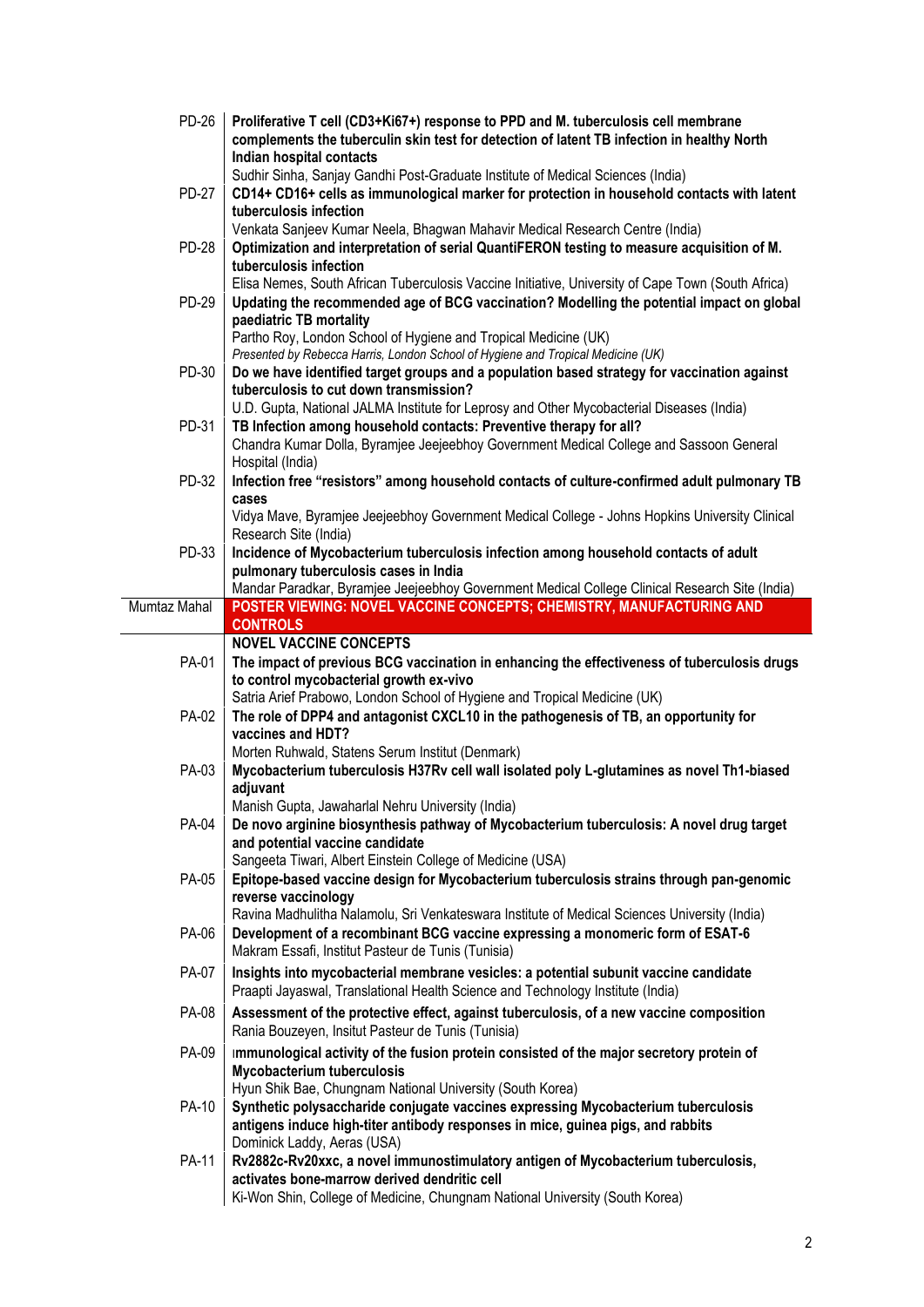| PA-12        | Mycobacterium tuberculosis protein Rv2299c fused-ESAT-6 subunit vaccine confers<br>improved protection against the hypervirulent strain HN878 in mice                            |
|--------------|----------------------------------------------------------------------------------------------------------------------------------------------------------------------------------|
|              | Seunga Choi, College of Medicine, Chungnam National University (South Korea)                                                                                                     |
| PA-13        | Evaluation of attenuated strains as auxotrophic vaccines against Mycobacterium tuberculosis<br>Tannu Priya Gosain, Translational Health Science and Technology Institute (India) |
|              | <b>CHEMISTRY, MANUFACTURING AND CONTROLS</b>                                                                                                                                     |
| <b>PA-14</b> | Miniaturized fluorescence adapter for fluorescence sputum smear microscopy using bright-                                                                                         |
|              | field microscope                                                                                                                                                                 |
|              | Pooja Singh, IIT Delhi (India)                                                                                                                                                   |
| PA-15        | Development of an innovative, rapid, affordable and automated system for selective<br>enrichment, isolation and detection of MTB in sputum sample                                |
|              | Saumya Singh, IIT Delhi (India)                                                                                                                                                  |
| PA-16        | Comparison of pellicle and liquid grown BCG reference strains in standard BCG batch release<br>assays and protection studies                                                     |
|              | Megan Fitzpatrick, Aeras (USA)                                                                                                                                                   |

## **Wednesday 21 February 2018**

| $16:30 - 18:00$ | POSTER DISCUSSION 3: PRECLINICAL RESEARCH                                                                                                         |
|-----------------|---------------------------------------------------------------------------------------------------------------------------------------------------|
| Roshanara       | Facilitators: Danilo Casimiro, former Aeras (USA)   Sarala Balachandran, Council of Scientific and<br>Industrial Research (India)                 |
| PD-10           | Early and local immune mechanisms of TB disease progression and control upon ultra-low                                                            |
|                 | dose infection in rhesus versus cynomolgus macaques                                                                                               |
| <b>PD-11</b>    | Karin Djikman, Biomedical Primate Research Centre (Netherlands)                                                                                   |
|                 | Experimental evaluation of a novel microneedle device for BCG vaccination<br>Jungho Kim, International Tuberculosis Research Center (South Korea) |
|                 | Presented by Jake Whang, International Tuberculosis Research Center (South Korea)                                                                 |
| PD-12           | Role of BCG encapsulated alginate particles in activation of bone marrow derived dendritic                                                        |
|                 | cells for providing better immune response against TB                                                                                             |
|                 | Ashwani Kesarwani, National Institute of Immunology; Jamia Handard (India)                                                                        |
| PD-13           | bioA mutant of Mycobacterium tuberculosis shows severe growth defect and imparts                                                                  |
|                 | protection against tuberculosis in guinea pigs<br>Ritika Kar Bahal, University of Delhi South Campus (India)                                      |
| <b>PD-14</b>    | Animal dose response curve predicts lower optimal tuberculosis vaccine dose in humans:                                                            |
|                 | The use of vaccine Immunostimulation/Immunodynamic modelling methods to inform vaccine                                                            |
|                 | dose decision-making                                                                                                                              |
|                 | Sophie Rhodes, London School of Hygiene and Tropical Medicine (UK)                                                                                |
| PD-15           | Presented by Richard White, London School of Hygiene and Tropical Medicine (UK)                                                                   |
|                 | T cell immunity in the lung and protection following aerosol, intravenous, or intradermal<br>administration of BCG in nonhuman primates           |
|                 | Patricia Darrah, National Institute of Immunology and Infectious Diseases, National Institutes of                                                 |
|                 | Health (USA)                                                                                                                                      |
| PD-16           | A recombinant BCG-LTAK63 strain induces increased innate and long-term immunity                                                                   |
|                 | correlating with enhanced protection against tuberculosis                                                                                         |
|                 | Luciana Leite, Instituto Butantan (Brazil)                                                                                                        |
| <b>PD-17</b>    | Recombinant BCG-LTAK63 strain induces lower immunopathological effects and superior<br>protection against tuberculosis in BALB/c and C57BL/6 mice |
|                 | Carina Santos, Instituto Butantan (Brazil)                                                                                                        |
| <b>PD-18</b>    | Intransal vaccination with Mycobacterium indicus pranii leads to infiltration of protective                                                       |
|                 | memory T-cells in lung airway lumen                                                                                                               |
|                 | Ananya Gupta, National Institute of Immunology (India)                                                                                            |
| PD-19           | Boosting with recombinant MVA expressing a-crystallin antigen of M. tuberculosis augments                                                         |
|                 | the protection imparted by BCG against tuberculosis in guinea pigs                                                                                |
| PD-20           | Prachi Nangpal, University of Delhi South Campus (India)<br>A single dose nanoparticulate vaccine approach against tuberculosis                   |
|                 | Manish Gupta, Jawaharlal Nehru University (India)                                                                                                 |
|                 |                                                                                                                                                   |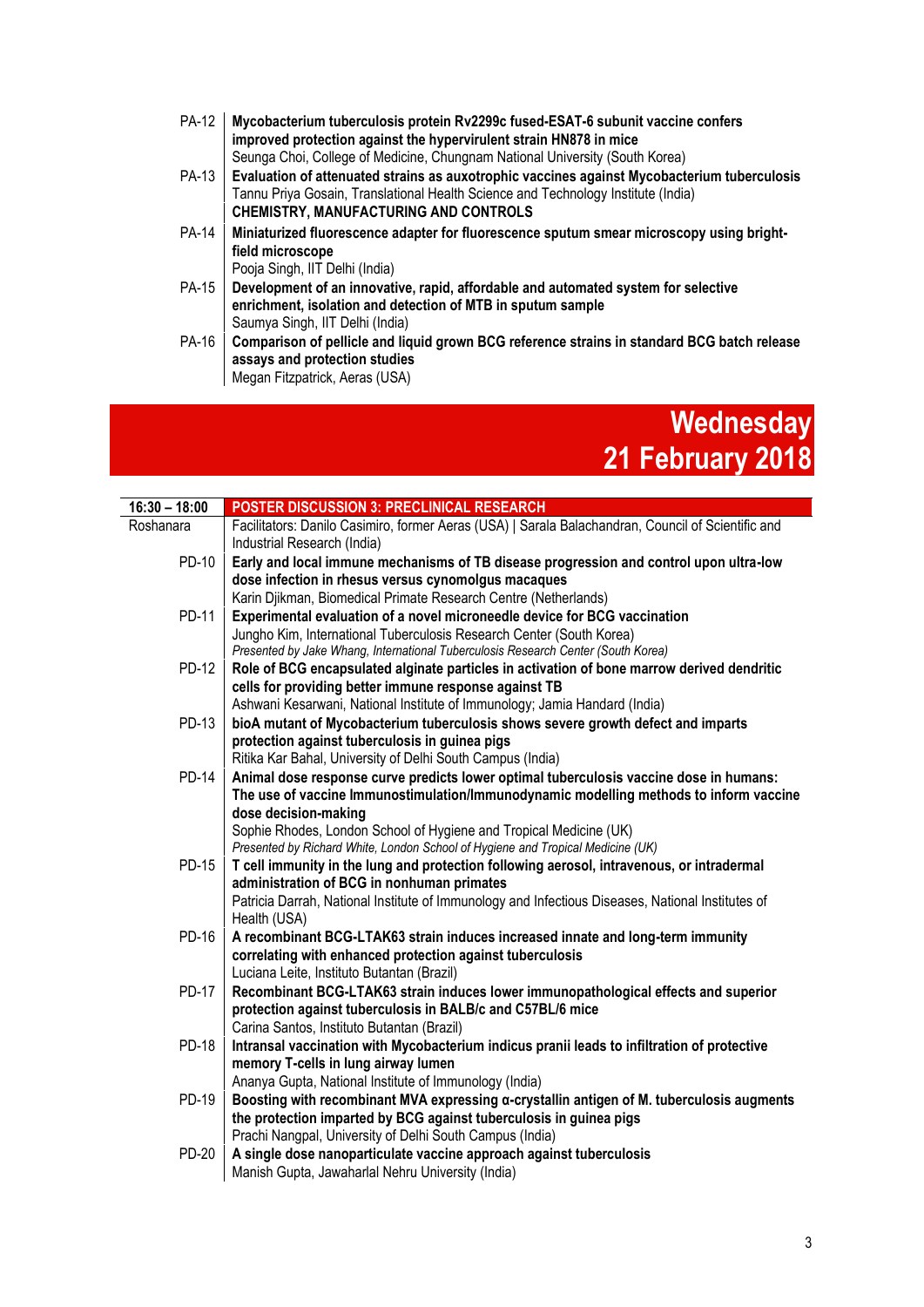| PD-21        | Passive vaccination with human IgA protects against MDR-TB infection in mice<br>Andy Tran, St. George's University of London (UK)                                                                                                                                                                                                    |
|--------------|--------------------------------------------------------------------------------------------------------------------------------------------------------------------------------------------------------------------------------------------------------------------------------------------------------------------------------------|
|              |                                                                                                                                                                                                                                                                                                                                      |
|              | POSTER DISCUSSION 4: CLINICAL RESEARCH AND COMMUNITY ENGAGEMENT                                                                                                                                                                                                                                                                      |
| Sheesh Mahal | Facilitators: Souleymane Mboup, Institut de Recherche en Santé, de Surveillance Epidemiologique et<br>de Formations (Senegal)   Lorraine Misquith, Lawyers Collective and Global Coalition of TB Activists<br>(India)                                                                                                                |
| PD-34        | Immunogenicity of AERAS-404 or BCG revaccination in a prevention of established M.<br>tuberculosis infection efficacy trial                                                                                                                                                                                                          |
| PD-35        | Virginie Rozot, South African Tuberculosis Vaccine Initiative, University of Cape Town (South Africa)<br>Phase 1 clinical trial to evaluate the safety and immunogenicity of an adenovirus-based<br>tuberculosis vaccine (Ad5Ag85A) administered by aerosol to healthy volunteers<br>Fiona Mary Smaill, McMaster University (Canada) |
| PD-36        | Dose definition of the novel TB vaccine ID93 + GLA-SE for TB endemic countries<br>Adam Penn-Nicholson, South African Tuberculosis Vaccine Initiative, University of Cape Town<br>(South Africa)                                                                                                                                      |
| PD-37        | The Toll-like receptor 4 agonist adjuvant, GLA-SE, improves magnitude and quality of immune<br>responses elicited by the ID93 tuberculosis vaccine<br>Tracey Ann Day, Infectious Disease Research Institute (USA)                                                                                                                    |
| <b>PD-38</b> | Safety and immunogenicity of H56:IC31 in HIV negative adults with and without latent                                                                                                                                                                                                                                                 |
|              | tuberculosis (TB) infection<br>Angelique Kani Kani Luabeya, South African Tuberculosis Vaccine Initiative, University of Cape Town<br>(South Africa)                                                                                                                                                                                 |
| PD-39        | Impact of implementing an effective community engagement strategy on retention rates in a<br>Phase 2b TB disease prevention vaccine trial in South Africa, Zambia, and Kenya<br>Anja van der Westhuizen, Aeras Africa (South Africa)                                                                                                 |
| PD-40        | Building a portfolio of community engagement projects to enhance TB<br>Michele Tameris, South African Tuberculosis Vaccine Initiative, University of Cape Town (South<br>Africa)                                                                                                                                                     |
| <b>PD-41</b> | Drama as a community engagement tool to raise TB awareness<br>Kelvin Vollenhoven, South African Tuberculosis Vaccine Initiative, University of Cape Town (South<br>Africa)                                                                                                                                                           |
| <b>PD-42</b> | Leveraging libraries to raise awareness about TB on World TB Day<br>Kelvin Vollenhoven, South African Tuberculosis Vaccine Initiative, University of Cape Town (South<br>Africa)                                                                                                                                                     |
| PD-43        | Using eCompliance for tracking patients and ensuring accuracy of data in vaccine trials<br>Shelly Batra, Operation ASHA (India)                                                                                                                                                                                                      |
| Mumtaz Mahal | POSTER VIEWING: BASIC SCIENCE RESEARCH, BIOMARKERS AND CORRELATES,<br><b>EPIDEMIOLOGY</b>                                                                                                                                                                                                                                            |
|              | BASIC SCIENCE RESEARCH; BIOMARKERS OF CORRELATES OF IMMUNITY AND<br><b>PROTECTION</b>                                                                                                                                                                                                                                                |
| <b>PA-17</b> | Functional, antigen-specific stem cell-like memory (Tscm) CD4+ T cells are induced by human<br>Mycobacterium tuberculosis infection                                                                                                                                                                                                  |
|              | Cheleka Anne-Marie Mpande, South African Tuberculosis Vaccine Initiative, University of Cape Town<br>(South Africa)                                                                                                                                                                                                                  |
| <b>PA-18</b> | Activation of L-type voltage gated calcium channel in macrophages suppresses protective<br>responses during Mycobacterium tuberculosis infection<br>Deepika Sharma, University of Delhi (India)                                                                                                                                      |
| PA-19        | Role of phosphorylation on secretion in Mycobacterium tuberculosis and its impact on its<br>survival                                                                                                                                                                                                                                 |
| <b>PA-20</b> | Basanti Malakar, National Institute of Immunology (India)<br>Challenges in detecting TB drug resistance in a field setting in Southwestern Uganda<br>Patrick Orikiriza, Mbarara University of Science and Technology (Uganda)                                                                                                        |
| <b>PA-21</b> | Calcimycin induced autophagy decreases mycobacterial growth in THP-1 cells through P2RX7<br>dependent pathway mediated by intracellular calcium<br>Shradha Mawatwal, National Institute of Technology, Rourkela (India)                                                                                                              |
| <b>PA-22</b> | Phenotypic adaptation to drug treatment in Mycobacterium tuberculosis is mediated by DNA                                                                                                                                                                                                                                             |
|              | gyrase<br>Eira Choudhary, Translational Health and Science Technology Institute (India)                                                                                                                                                                                                                                              |